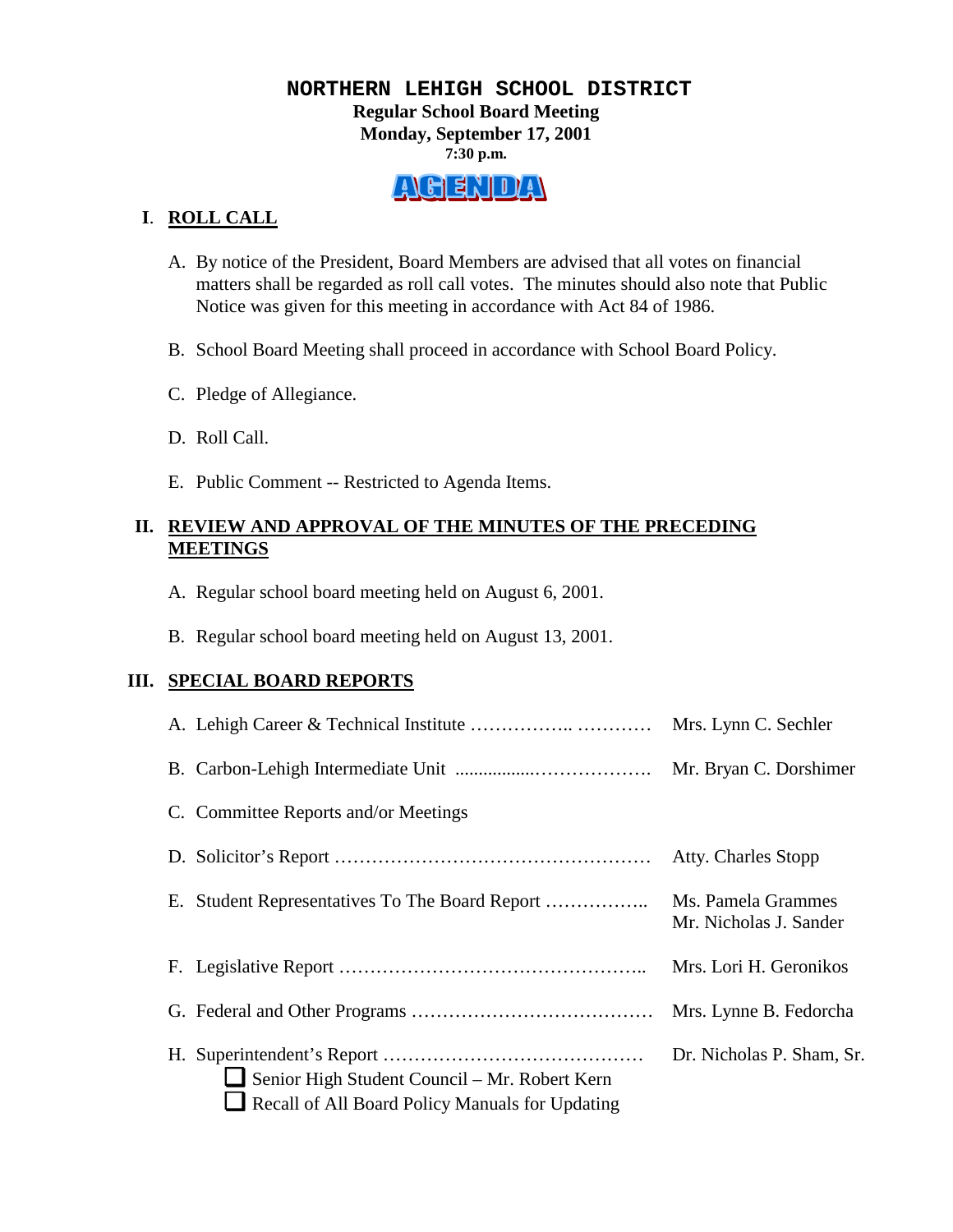I. Executive Work Session.

#### **IV. PERSONNEL**

- A. Substitutes
	- 1. Instructional

Employ the following substitute teacher(s) for the 2001-2002 school year at the substitute teacher rates of \$70.00 for 1-10 non-consecutive days; \$80.00 for 11-20 non-consecutive days; and \$90.00 21+ non-consecutive days:

 Bernice Hicks – German -- \$90.00 rate (Effective September 14, 2001) Joanne Solga - Elementary

- 2. Non-Instructional
	- a. Employ the following substitute aides/secretaries for the 2001-2002 school year at the rate of \$7.25 per hour:

Ann Stoss – Instructional Aide

b. Employ the following substitute cafeteria workers for the 2001-2002 school year at the rate of \$7.25 per hour:

Ann Stoss

B. Salary Adjustment

Acknowledge the following teacher who has completed the requirements per the Collective Bargaining Agreement that would entitle her to a salary increase for the 2001-2002 school year:

| Jane Englert |           |          |
|--------------|-----------|----------|
| From:        | $5B + 24$ | \$37,000 |
| To:          | .5M       | \$38,200 |

C. Request for Leave Without Pay

Approve the request of Amanda Glassic, Peters Elementary third grade teacher, to take a three-day leave of absence, without pay, on January 9, 10 and 11, 2002. She plans to use her two accumulated personal days in conjunction with the requested three unpaid days. Her request will not be considered a precedent for future requests per correspondence received from the Northern Lehigh Education Association.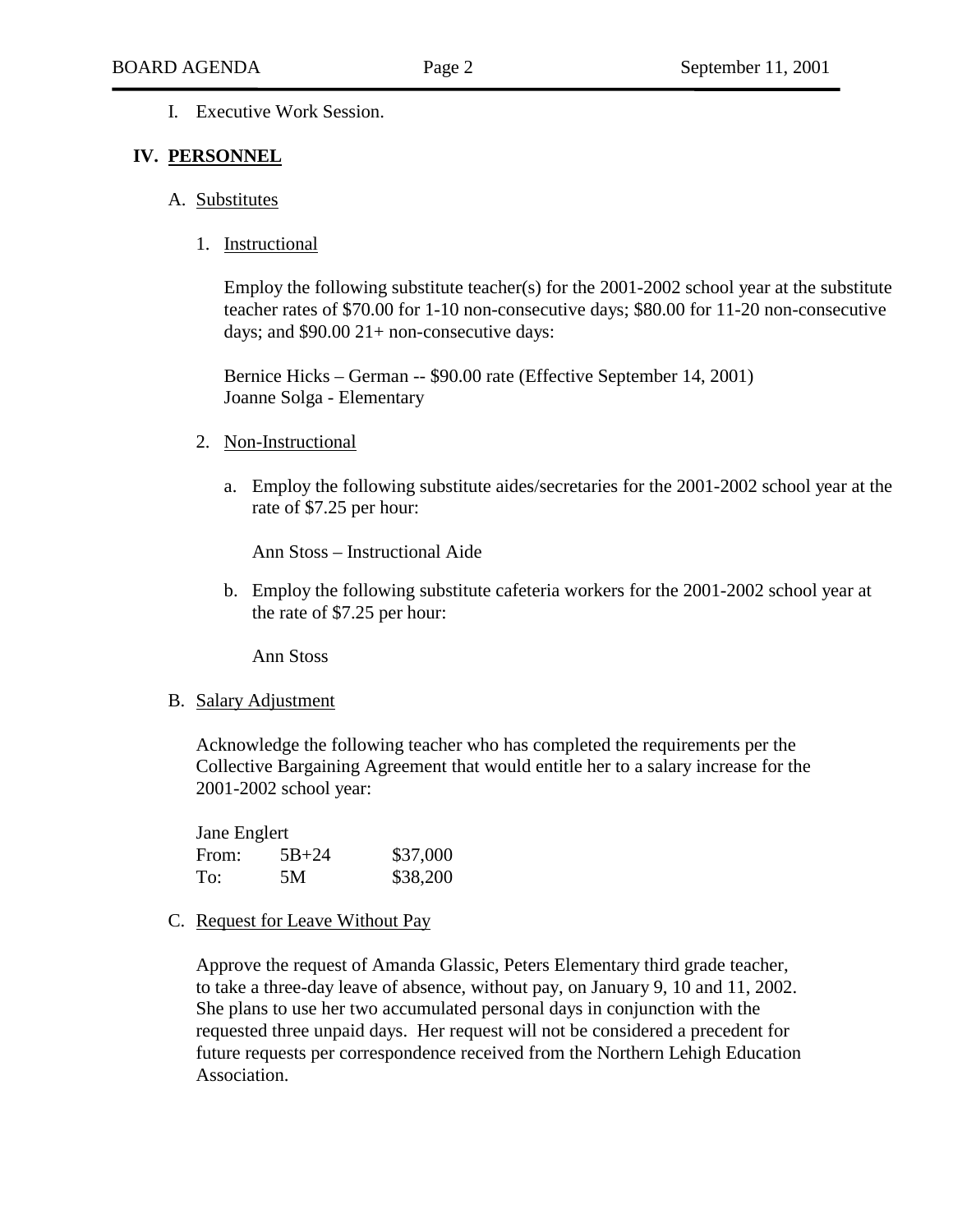D. Resignation-Co-Curricular Position

Accept the resignation of Robert Kern from his co-curricular position of Senior High Fall Intramurals/Weightlifting/Indoor Floor Tennis.

# **V. POLICY**

#### A. Conferences Authorized With Board Approval

- 1. Approve the request of Denise Papay, Title I reading teacher, to attend the Keystone Reading Association annual conference in Hershey, PA from October 21-23, 2001. Expenses include \$120.00 for registration, \$40.00 for meals, \$40.00 for travel, \$34.00 miscellaneous expenses for a total cost of \$234.00. Expenses for this conference will be paid for through Title I funds.
- 2. Approve the request of Debra Sanek, Title I reading teacher, to attend the Keystone Reading Association annual conference in Hershey, PA from October 21-23, 2001. Expenses include \$120.00 for registration, \$20.00 for meals, \$40.00 for travel, \$392.00 for lodging, \$8.00 miscellaneous expenses for a total cost of \$580.00. Expenses for this conference will be paid for through Title I funds.
- 3. Approve the request of Rose Lee Goldberg, Title I reading teacher, to attend the Keystone Reading Association annual conference in Hershey, PA from October 21-23, 2001. Expenses include \$120.00 for registration, \$20.00 for meals, \$40.00 for travel, \$392.00 for lodging, \$8.00 miscellaneous expenses for a total cost of \$580.00. Expenses for this conference will be paid for through Title I funds.
- 4. Approve the request of Dawn Mayer, Title I reading teacher, to attend the Keystone Reading Association annual conference in Hershey, PA from October 21-23, 2001. Expenses include \$120.00 for registration, \$20.00 for meals, \$40.00 for travel, \$8.00 miscellaneous expenses for a total cost of \$188.00. Expenses for this conference will be paid for through Title I funds.
- 5. Approve the request of Karen Nicholas, Peters Elementary Principal, to attend the Keystone Reading Association annual conference in Hershey, PA from October 21-23, 2001. Expenses include \$120.00 for registration, \$20.00 for meals, \$40.00 for travel, \$258.00.00 for lodging, \$8.00 miscellaneous expenses for a total cost of \$446.00. Expenses for this conference will be paid for through Title I funds.
- 6. Approve the request of Christopher Iacobelli, Slatington Elementary Principal, to attend the Keystone Reading Association annual conference in Hershey, PA from October 21-23, 2001. Expenses include \$120.00 for registration, \$40.00 for meals, \$40.00 for travel, \$392.00 for lodging, for a total cost of \$592.00. Expenses for this conference will be paid for through Title I funds.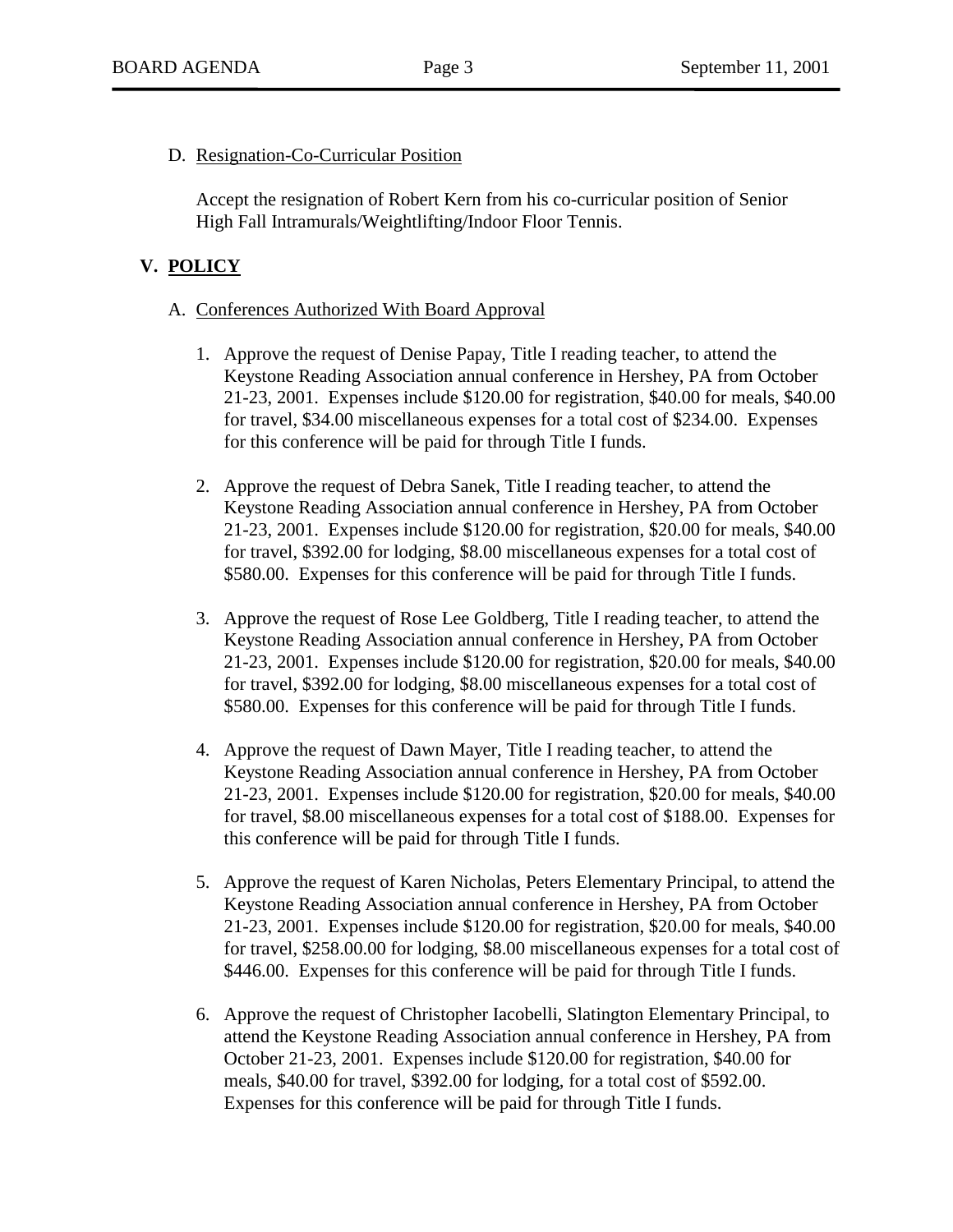- B. Approve the Northern Lehigh Middle School Student Activities Account Statement for the month of August 2001. **(Please see attachment #1)**
- C. Attendance of Non-Resident Students
	- 1. Approve to permit a Slatington Elementary School and a middle school student, whose parents have executed an agreement to purchase property in the Northern Lehigh School District on or before September 28, 2001, to attend school in accordance with the future resident guidelines of School Board Policy #202.
- D. Field Trip(s)
	- 1. Senior High Biology I Students & Teachers Philadelphia Zoo– October 17, 2001. Cost of this trip will be paid for by the students.
	- 2. Northern Lehigh High School Marching Band **(Please see attachment #2)**
		- a. West Depford HS Marching Band Competition West Depford, NJ -- September 22, 2001
		- b. Hanover HS Marching Band Competition Hanover, PA September 29, 2001
		- c. Atlantic Coast Championships Scranton, PA November 10, 2001
	- 3. Elementary Gifted Students Pennsylvania Renaissance Faire Hershey, PA – October 12, 2001 – Cost of this trip will be paid for by PTO funds.

# **VI. CURRICULUM AND INSTRUCTION**

A. Approve to authorize proper officials to execute an agreement between the Northern Lehigh School District and the Carbon Lehigh Intermediate Unit to provide services for special education for the 2001-2002 school year as outlined in **attachment #3**.

# B. Induction Program

Approve the following teachers as helping teachers in the Northern Lehigh School District Induction Program for the 2001-2002 school year:

| <b>Helping Teacher</b> | Inductee              | Stipend  |
|------------------------|-----------------------|----------|
| Christine Koder        | <b>Kelly Harkins</b>  | \$750.00 |
| Andrea Fella           | Kelly Kromer          | \$750.00 |
| Marilyn Steckel        | Amanda Glassic        | \$750.00 |
| Mary Ann S.-Mattiola   | Roxanne Sagala        | \$750.00 |
| Denise Turoscy         | <b>Brian Pfingstl</b> | \$750.00 |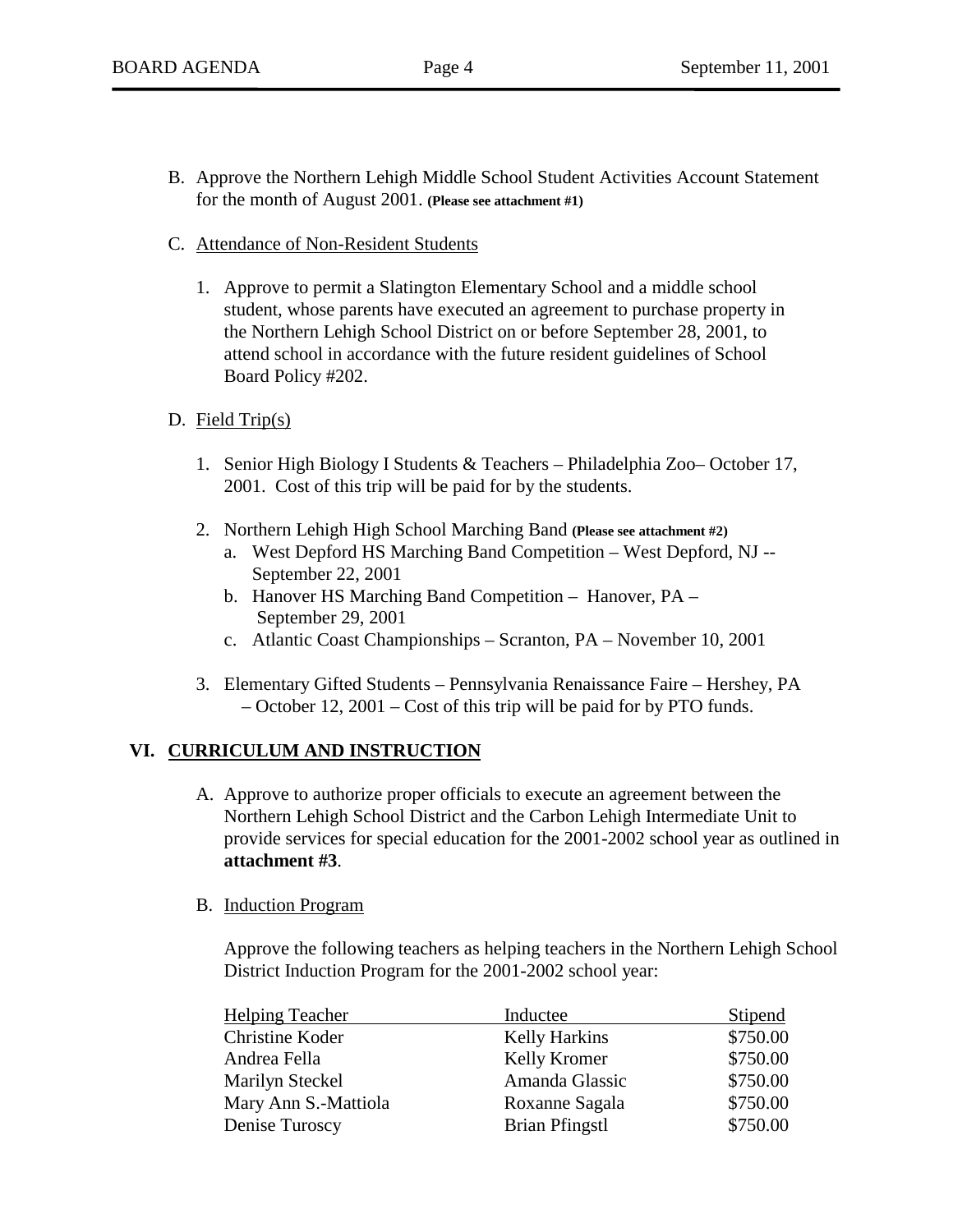- C. Authorize the superintendent to execute a Letter of Agreement for the 2001-2002 school year, which affirms that the Lehigh Valley Drug and Alcohol Intake Unit agrees to cooperate with the Northern Lehigh School District in their Student Assistance Program (SAP) initiative. **(Please see attachment #4)**
- D. Approve to authorize proper officials to execute an agreement for contracted services between the Northern Lehigh School District and George P. White Education & Management Consultants for middle school transition services, effective July 1, 2002 through June 30, 2003 at a fee of \$24,000 plus related expenses. **(Please see attachment #5)**

# **VII. OLD BUSINESS**

# **VIII. NEW BUSINESS**

# **IX. FINANCIAL**

- A. Approve the Treasurer's Report for the month of August 2001.
- B. Approve the Cafeteria Reports for the month of August 2001. (Information Only)
- C. Approve payment of General Fund bills for the month of August 2001.
- D. Approve the Arthurs Lestrange Cash Management Portfolio Summary for the month of August 2001. **(Please see attachment #6)**
- E. Approve to authorize proper officials to execute an agreement to extend the proposal, which was board approved on October 9, 2000, with United Inspection Services. This agreement was approved for construction testing in the senior high school and it is now recommended that United Inspection Services continue providing this service for the middle school alterations project. **(Please see attachment #7)**
- F. Approve to contract with CTC Associates for professional services to include voice/data systems for Slatington and Peters Elementary School and for additional technologies at the high school, middle school, Slatington and Peters Elementary School which include fire alarm, closed circuit TV, door entry monitoring and proximity card door access systems. Preparation of all designs, documentation, and bid documents will be done on an as need timeline.  **(Please attachment #8)**